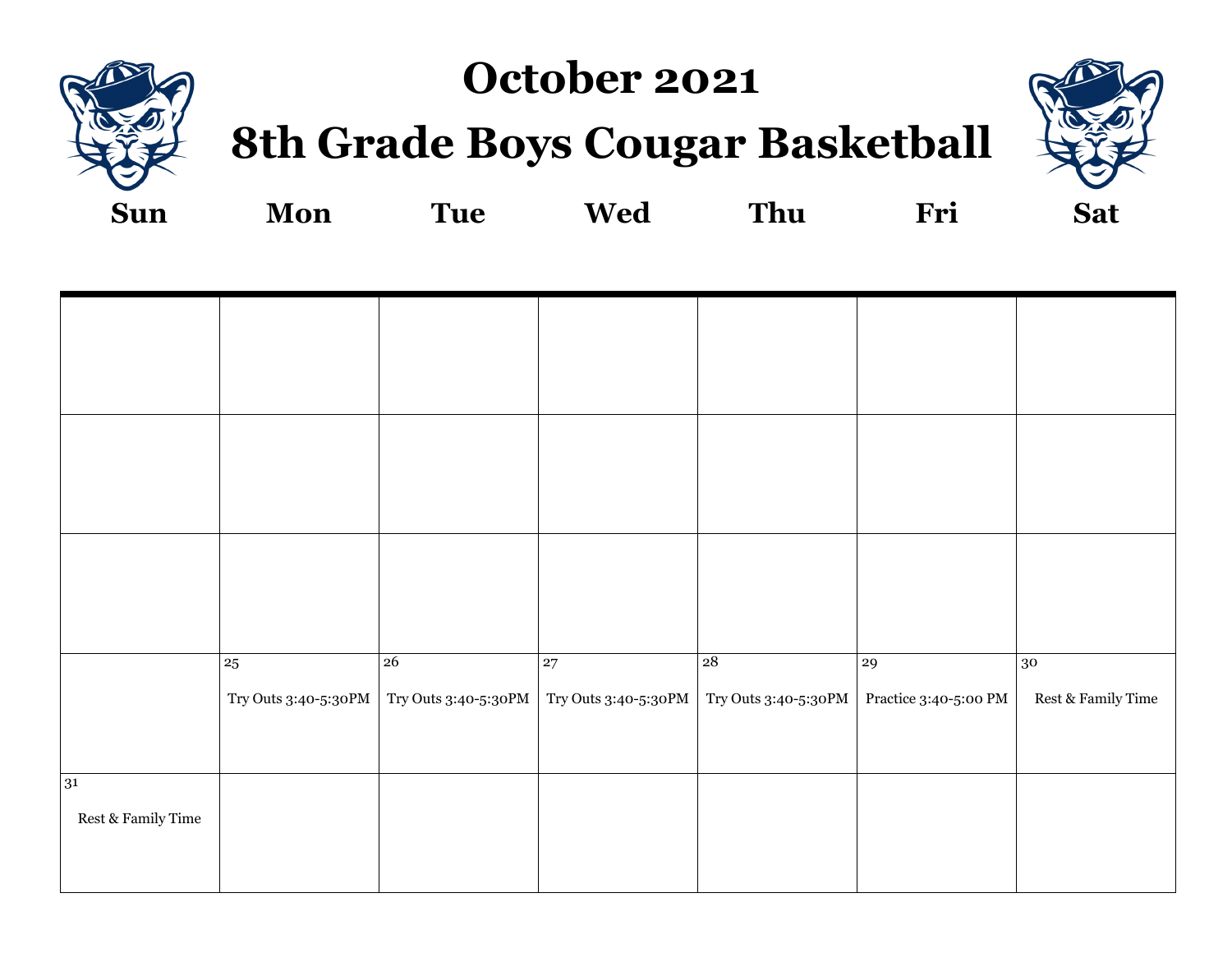# **November 2021**



# **8th Grade Boys Cougar Basketball**



|                    | Mon                        | <b>Tue</b>                | <b>Wed</b>           | Thu                                       | Fri                  |                    |
|--------------------|----------------------------|---------------------------|----------------------|-------------------------------------------|----------------------|--------------------|
|                    | $\mathbf{1}$               | $\mathbf{2}$              | $\sqrt{3}$           | $\overline{4}$                            | 5                    | 6                  |
|                    | Practice 3:40-5:30PM       | Practice 3:40-5:30PM      | Practice 3:40-5:30PM | Practice 3:40-5:30PM                      | Practice 3:40-5:30PM | Rest & Family Time |
| 7                  | 8                          | 9                         | 10                   | ${\bf 11}$                                | 12                   | 13                 |
| Rest & Family Time | Practice 3:40-5:30PM       | Practice 3:40-5:30PM      | Practice 3:40-5:30PM | <b>HSE @ CAM 5:30</b><br>$\underline{P}M$ | Practice 3:40-5:30PM | Rest & Family Time |
| 14                 | 15                         | 16                        | 17                   | 18                                        | 19                   | $\overline{20}$    |
| Rest & Family Time |                            | Zionsville West MS        | Practice 3:40-5:30PM | @ CLAY 5:30 PM                            | Practice 3:40-5:30PM | Rest & Family Time |
|                    | Practice 3:40-5:30PM       | @ CAM 5:30 PM             |                      |                                           |                      |                    |
| 21                 | ${\bf 22}$                 | 23                        | 24                   | 25                                        | ${\bf 26}$           | 27                 |
| Rest & Family Time | @ Riverside JHS<br>5:30 PM | Rest & Family Time        | Rest & Family Time   | Rest & Family Time                        | Rest & Family Time   | Rest & Family Time |
| $\overline{28}$    | 29                         | 30                        |                      |                                           |                      |                    |
| Rest & Family Time | Practice 5:30-7:30PM       | @ Westfield MS<br>5:30 PM |                      |                                           |                      |                    |
|                    |                            |                           |                      |                                           |                      |                    |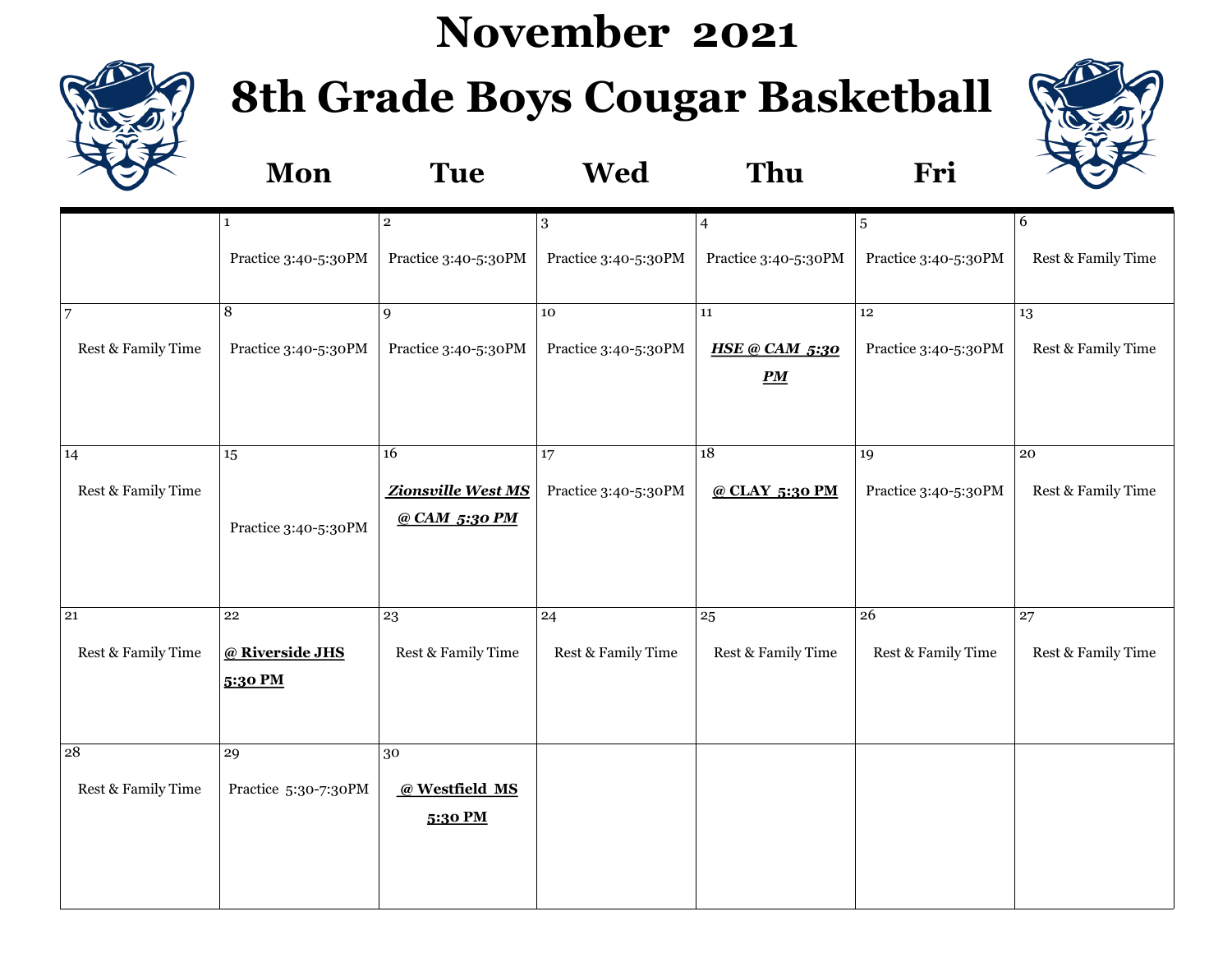

# **December 2021**

**8th Grade Boys Cougar Basketball**



| <b>Sun</b>                           | Mon                                                | <b>Tue</b>                                     | <b>Wed</b>                                                     | Thu                                                                        | Fri                        | <b>Sat</b>                            |
|--------------------------------------|----------------------------------------------------|------------------------------------------------|----------------------------------------------------------------|----------------------------------------------------------------------------|----------------------------|---------------------------------------|
|                                      |                                                    |                                                | $\mathbf{1}$<br>Practice 3:40-5:00 PM                          | $\overline{2}$<br>Noblesville West @<br><b>CAM 5:30 PM</b>                 | 3<br>Rest & Family Time    | $\overline{4}$                        |
| $\overline{5}$<br>Rest & Family Time | 6<br>Practice 3:40-5:30PM                          | 7<br>@ Westlane MS<br>6:45 PM<br>(A Game ONLY) | 8<br>Practice 3:40-5:00PM                                      | 9<br>Zionsville MS @<br><b>CAM 5:30 PM</b>                                 | 10<br>Practice 3:40-5:30PM | 11<br>Rest & Family Time              |
| $12\,$<br>Rest & Family Time         | 13<br>Practice 5:30-7:30<br>$\mathbf{A}\mathbf{M}$ | 14<br>Practice 3:40-5:30PM                     | $15\,$<br>@ Fall Creek Junior<br>High School 5:30<br><b>PM</b> | $\overline{16}$<br>@ Brownsburg West<br><b>MS 6:45 PM</b><br>(A GAME ONLY) | 17<br>Practice 3:40-5:30PM | $\overline{18}$<br>Rest & Family Time |
| 19<br>Rest & Family Time             | 20<br>Rest & Family Time                           | ${\bf 21}$<br>Rest & Family Time               | 22<br>Rest & Family Time                                       | 23<br>Rest & Family Time                                                   | 24<br>Rest & Family Time   | 25<br>Rest & Family Time              |
| 26<br>Rest & Family Time             | 27<br>Rest & Family Time                           | 28<br>Rest & Family Time                       | 29<br>Rest & Family Time                                       | 30<br>Rest & Family Time                                                   | 31<br>Rest & Family Time   |                                       |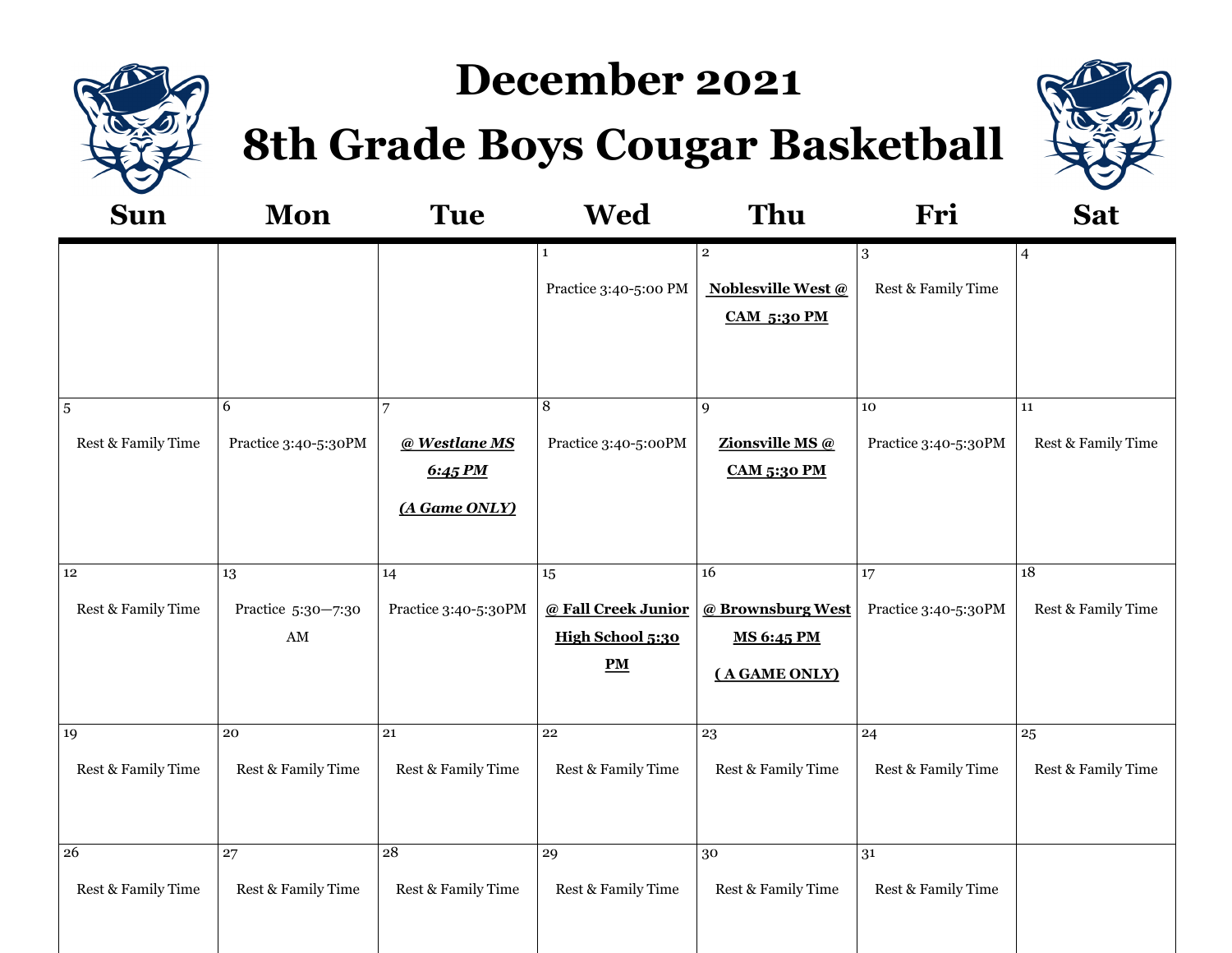

# **January 2021**

**8th Grade Boys Cougar Basketball**



| <b>Sun</b>         | <b>Mon</b>                                    | <b>Tue</b>                          | <b>Wed</b>                              | Thu                                           | Fri                  | <b>Sat</b>                                            |
|--------------------|-----------------------------------------------|-------------------------------------|-----------------------------------------|-----------------------------------------------|----------------------|-------------------------------------------------------|
|                    |                                               |                                     |                                         |                                               |                      | $\mathbf{1}$                                          |
| $\overline{2}$     | 3                                             | $\overline{4}$                      | 5                                       | 6                                             | $\overline{7}$       | 8                                                     |
|                    |                                               | Practice 3:40-5:30PM                | Practice 5:30 -7:30 PM                  | Creekside @ CAM<br>5:30 PM                    | Practice 3:40-5:30PM | Rest & Family Time                                    |
| $\overline{9}$     | ${\bf 10}$                                    | 11                                  | $12\,$                                  | 13                                            | 14                   | $15\,$                                                |
| Rest & Family Time | Practice 3:40-5:00PM                          | @ Pendleton                         |                                         | Practice 5:30 -7:30 PM   Fall Creek Valley MS | Practice 3:40-5:30PM | @ Zionsville West                                     |
|                    |                                               | Heights MS 5:30 PM                  |                                         | @ CAM 5:30 PM                                 |                      | <b>Invitational 8:30</b><br>$\underline{\mathbf{AM}}$ |
| 16                 | $17\,$                                        | 18                                  | 19                                      | 20                                            | ${\bf 21}$           | 22                                                    |
| Rest & Family Time | Practice 8:00-10:00<br>$\mathbf{A}\mathbf{M}$ | <b>Fishers JHS @ CAM</b><br>5:30 PM | Rest & Family Time                      | Practice 3:40-5:30PM                          | Rest & Family Time   | Practice 10:00 AM-<br>12:00 PM                        |
| 23                 | 24                                            | 25                                  | $\overline{26}$                         | $\overline{27}$                               | 28                   | 29                                                    |
| Rest & Family Time | Practice 7:00-8:00<br>$\mathbf{A}\mathbf{M}$  | @ Creekside MS<br>5:30 PM           | @ Noblesville East<br><b>MS 5:30 PM</b> | Rest & Family Time                            | Practice 3:40-5:30PM | Practice 8:00-10:00<br>$\mathbf{A}\mathbf{M}$         |
| $30\,$             | 31                                            |                                     |                                         |                                               |                      |                                                       |
| Rest & Family Time |                                               |                                     |                                         |                                               |                      |                                                       |